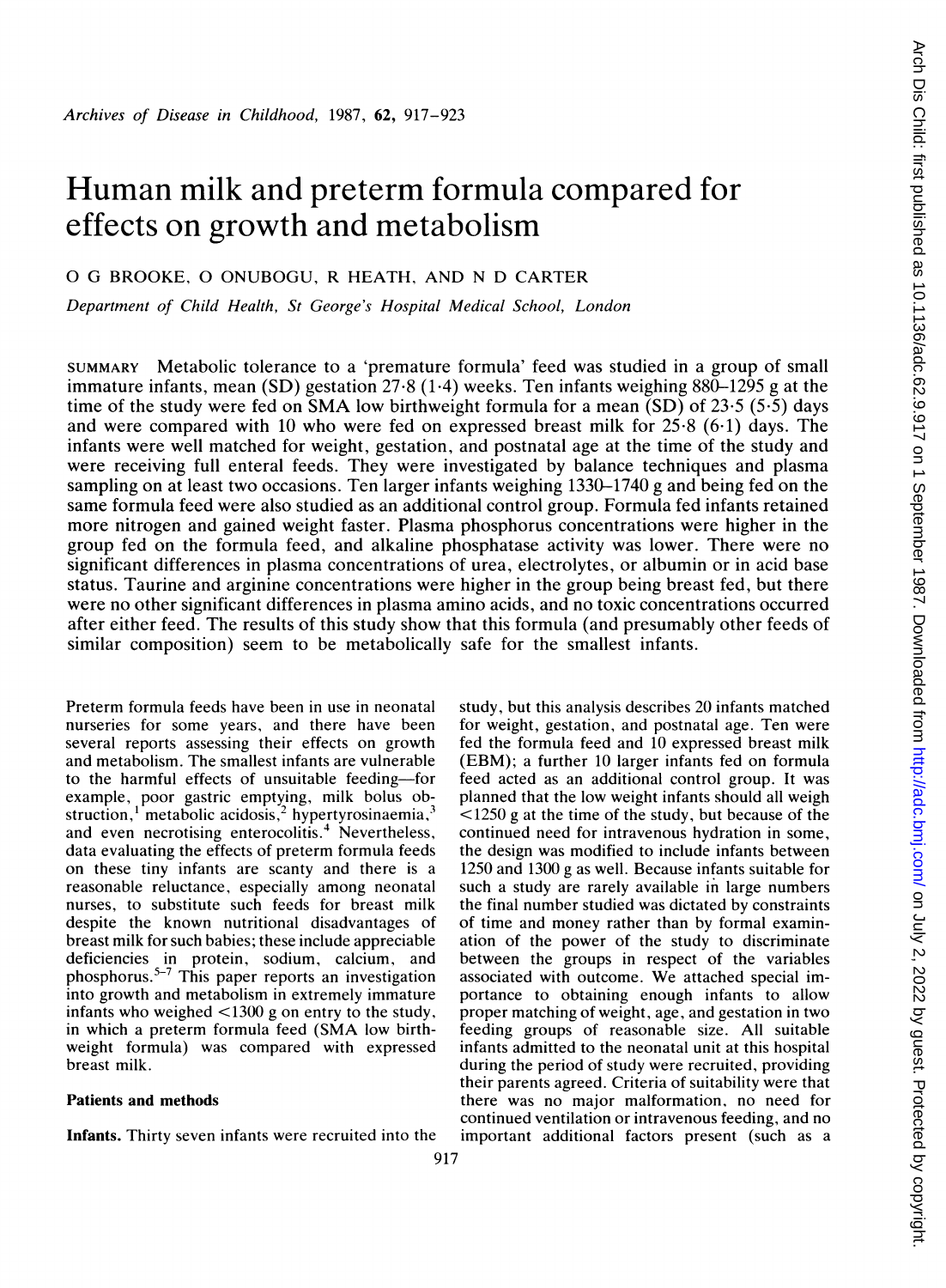### 918 Brooke, Onubogu, Heath, and Carter

patent ductus arteriosus or major intraventricular haemorrhage) that might limit growth. Infants were nursed in thermoneutrality, and none received theophyllines during the period of the study.

Feeding. Initial enteral feeding was with breast milk (either maternal or banked EBM), and the infants entered the study when they tolerated 180 ml/kg/ day. At this time infants whose mothers wanted to continue providing breast milk were allocated to remain on EBM and formed the breast milk control group. Infants whose mothers did not wish to provide milk were allocated to the formula group. Because of the high rate of breast feeding at this hospital 27 infants fed on breast milk were recruited before 10 could be recruited to be fed on the formula. Table <sup>1</sup> gives details of these 10 and of the <sup>10</sup> with whom they were matched who were fed with EBM. Ten larger infants (weighing 1330-1740 <sup>g</sup> at the start of the study) were also fed with SMA formula feed to serve as a control for the group weighing <1300 g when the various metabolic criteria were investigated; Table 2 gives details of these babies. The EBM group received fresh maternal breast milk supplemented as necessary with pasteurised banked breast milk (usually  $\leq 25\%$ ) and with sodium chloride (to maintain plasma sodium concentrations above 130 mmol/l), phosphorus (25 mg as buffered sodium phosphate daily), calcium (65 mg as calcium lactate/gluconate daily), and vitamin D (600 IU daily). The formula fed group received no other form of nutrition except supplementary vitamin D. Table 3 gives the macronutrient composition of SMA low birthweight formula together with the protein and energy content of the EBM.

The mean (SD) length of the study period for the formula fed group was 23-5 (5-5) days and for the EBM group  $25.8(6.1)$  days. The study was approved by the hospital ethical committee.

Measurements of growth. All infants were weighed daily on a calibrated Marsden spring balance (Marsden Weighing Machines, London W9) accurate to within 5 g. Crown-heel length was measured twice a week to the next succeeding 1-0 mm on <sup>a</sup> neonatal

Case Birth weight Gestation Age at start Weight at start No (g) (g) (weeks) of study (days) of study (days) of study (g) SMA EBM SMA EBM SMA EBM SMA EBM <sup>1</sup> 1170 12(X) 28 27 14 20 1180 1170 2 1010 990 27 28 35 25 1200 1140  $3 \qquad 950 \qquad 960 \qquad 25 \qquad 26 \qquad 22 \qquad 16 \qquad 990 \qquad 955$ 4 1175 1100 30 29 12 22 1290 1280 5 9(1) 9(1) 28 29 12 10 880 890 6 970 890 27 27 27 29 1160 1050  $7$  1100 1160 27 28 15 10 1190 1070 8 890) 88)) 29 29 12 12 88X) 91() 9 1330 1260 29 30 12 12 1270 1290 1) 1140 85)) 28 26 26 4)) 1295 13(X) Mean 1064 1019 27-8 27-9 19 20 1134 1106 SD 143 149 1-4 1-4 8 10 159 156

Table 1 Details of infants studied weighing  $\lt 1300$  g

Table 2 Details of infants studied weighing  $\geq 1300$  g fed on formula feed

| Case<br>No    | Birth weight<br>(g) | <b>Gestation</b><br>(weeks) | Age at start<br>of study (days) | Weight at start<br>of study $(g)$ |
|---------------|---------------------|-----------------------------|---------------------------------|-----------------------------------|
|               | 850                 | 26                          | 44                              | 1330                              |
|               | 1230                | 28                          | 27                              | 1400                              |
| 3             | 1480                | 30                          | 14                              | 1400                              |
|               | 1520                | 30                          |                                 | 1410                              |
| $\mathcal{D}$ | 1380                | 31                          | 12                              | 1510                              |
| O             | 1300                | 32                          | 11                              | 1550                              |
|               | 1180                | 26                          | 37                              | 1550                              |
| 8             | 1350                | 31                          | 15                              | 1560                              |
| 9             | 940                 | 26                          | 47                              | 1710                              |
| 10            | 1480                | 29                          | 25                              | 1740                              |
| Mean          | 1271                | 28.9                        | 24                              | 1516                              |
| SD            | 227                 | 2.3                         | 15                              | 135                               |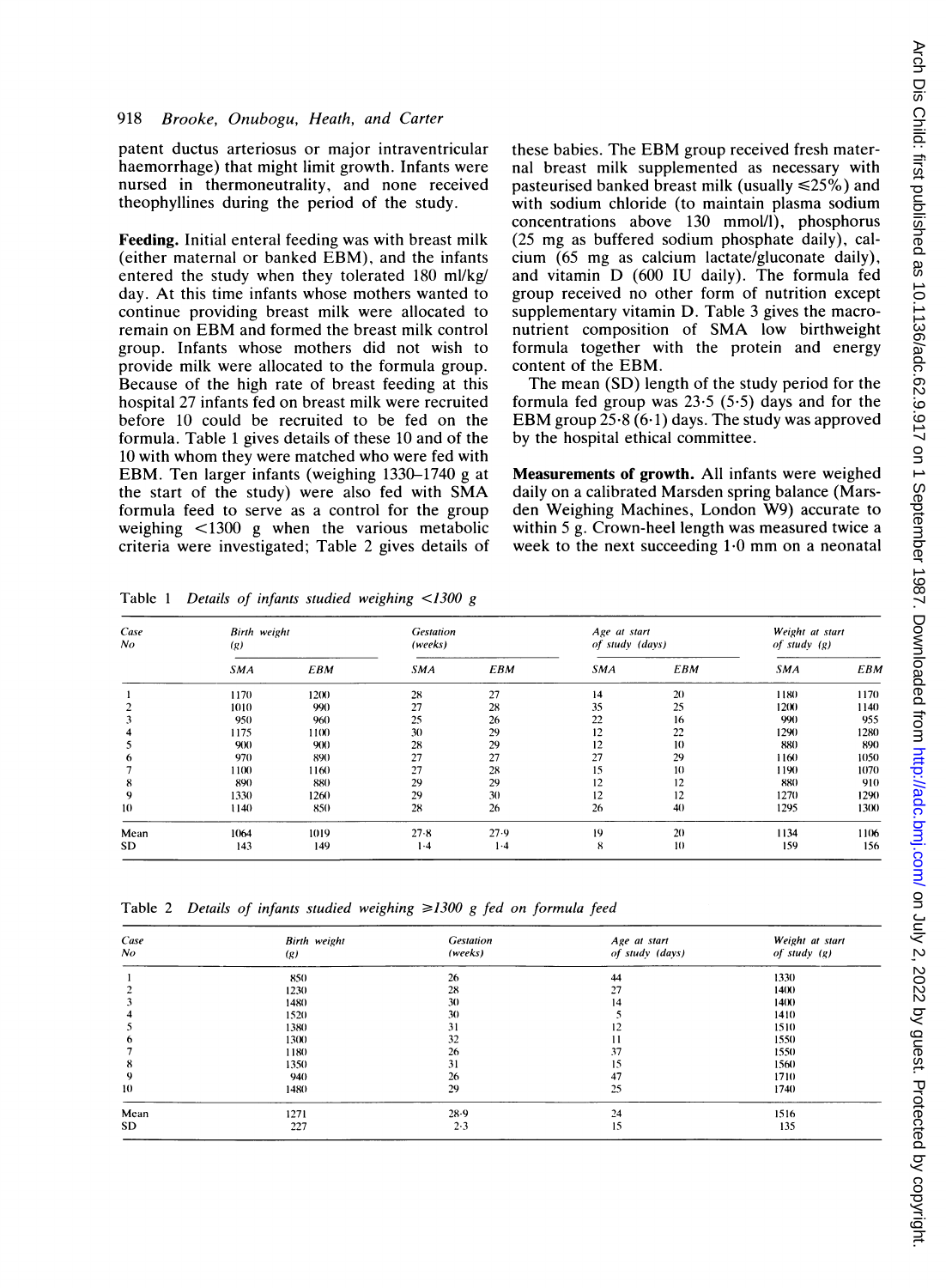| Comparison of feeding with human milk and formula feed 919 |  |  |  |  |  |  |  |  |  |
|------------------------------------------------------------|--|--|--|--|--|--|--|--|--|
|------------------------------------------------------------|--|--|--|--|--|--|--|--|--|

Table 3 Composition of feeds (constituents per litre)

|                           | SMA low<br>birthweight formula* | EBM                     |
|---------------------------|---------------------------------|-------------------------|
| Mean (SD) energy (kJ)     | 3344                            | $3118(38)$ <sup>†</sup> |
| Mean $(SD)$ protein $(g)$ | 20                              | 13.7(0.3)               |
| Whey: casein              | 60:40                           |                         |
| Fat $\ddagger$ (g)        | 44                              | NM                      |
| Carbohydrate $(g)$ :      |                                 |                         |
| Lactose                   | 43                              | NM                      |
| Maltodextrin              | 43                              |                         |
| Sodium (mg)               | 320                             | NM                      |
| Potassium (mg)            | 750                             | NM                      |
| Chloride (mg)             | 530                             | NM                      |
| Calcium (mg)              | 750                             | NM                      |
| Phosphorus (mg)           | 400                             | NM                      |
| $Zinc$ (mg)               | 5                               | <b>NM</b>               |
| Copper (mg)               | 0.7                             | NM                      |
| Osmolality (mmol/kg)      | 268                             | NM                      |

\*Manufacturer's data. tGross energy. jBeef fat, vegetable oils, 10% medium chain triglyceride. NM Not measured.

stadiometer. Occipitofrontal head circumference and mid-upper arm circumference were measured twice <sup>a</sup> week to the next succeeding 1-0 mm with <sup>a</sup> paper tape measure. Upper arm and lower leg lengths were also measured twice a week to the next succeeding  $1.0$  mm with a caliper.<sup>8</sup> Triceps and subscapular skinfold thicknesses were measured twice <sup>a</sup> week to the next succeeding 0-1 mm with <sup>a</sup> Harpenden caliper.<sup>9</sup> All anthropometric measurements except weight were done by the same trained person (00), whose variation in multiple determinations did not exceed 5% of the mean for any measurement.

Measurement of feeds. All feeds were given by nasogastric tube. Volume of intake was measured and carefully recorded for each infant. During balances all regurgitations were collected on preweighed pads and their weight, converted to volume, was subtracted from the intake.

Measurement of balances. Two energy and nitrogen balances were performed for each infant, separated by one to two weeks. Before and after the balances, which lasted three days, a carmine marker was given. All stools passed between the markers were collected in napkin liners<sup>10</sup> and immediately frozen at  $-24$ °C. They were later weighed, freeze dried, weighed again, homogenised, and analysed for energy by bomb calorimetry,<sup>11</sup> for fat by the gravimetric technique, using the Soxtec apparatus, and for nitrogen by the Kjeldahl technique, using the Kjeltec apparatus. The Soxtec and Kjeltec systems were devised by Tecator AB, Box 70, S-263 01, Höganäs, Sweden, and based on the Soxhlet gravimetric fat assay and Kjeldahl nitrogen assay. Urine was collected in preweighed, disposable

nappies free of nitrogen, $10$  sealed in plastic bags at each nappy change, and immediately frozen at  $-24$ °C. The nappies were later reweighed to obtain urine volume and then washed in a known volume of water. After filtering, aliquots were freeze dried and analysed for energy and nitrogen. During one of the three day balance periods urine was collected for 24 hours on ice by continuous aspiration using a perineal bag and a small electric pump.'2 This urine was also analysed for nitrogen and energy. All analyses were done without knowing which type of feed the infant was having. Representative samples of breast milk and a

single sample of formula (which had a constant composition) were analysed for energy and nitrogen, and these values were used in the balance calculations.

Biochemical measurements. Weekly measurements were made of plasma concentrations of urea, sodium, potassium, bicarbonate, calcium, and phosphorus with an autoanalyser. Alkaline phosphatase activity and plasma amino acid concentrations were measured fortnightly with an LKB 4400 amino acid analyser (LKB Biochrom Ltd, Cambridge Science Park, Cambridge, England). Blood gas tensions were measured weekly from a capillary sample.

Statistical analysis. All data were normally distributed, and the significance of the differences was calculated with Student's <sup>t</sup> test.

## Results

Infants <1300 g: SMA low birthweight formula feed  $\nu$  **EBM.** Tables 1 and 2 show that the groups were comparable for birth weight, gestation, and age and weight at the time of the study.

## Feed intake

Intake during the two balance periods (total six days) was representative of the overall intake during the study period. Infants receiving SMA low birthweight formula feed received a mean (SD) of 606 (105) kJ/kg daily and 598 (85) mg nitrogen/kg. Infants receiving EBM received  $602$  (134) kJ/kg, and 424 (97) mg nitrogen/kg. Table <sup>3</sup> gives the protein and energy contents of the EBM.

## Macronutrient digestion and retention

Table 4 gives the data for energy and protein digestibility and retention. Digestibility is defined as energy or nitrogen intake minus faecal energy or nitrogen losses $\times$ 100 (%) energy or nitrogen intake. Retention is defined as digestible energy or nitrogen (kJ or mg/kg) minus urinary losses of energy or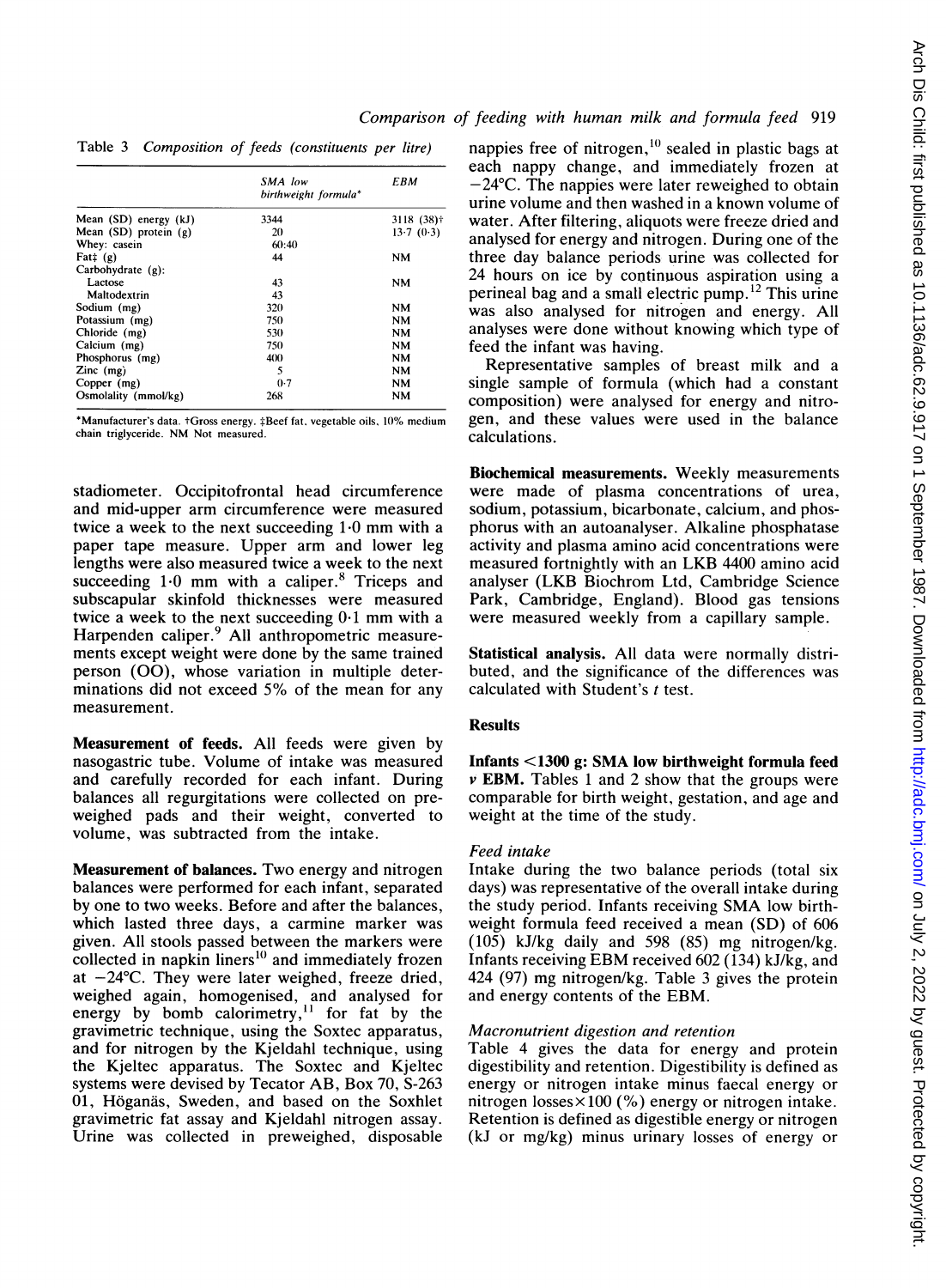# 920 Brooke, Onubogu, Heath, and Carter

|                                  | <b>EBM</b>                 |                          | SMA low birthweight formula feed |                         |                                 |  |
|----------------------------------|----------------------------|--------------------------|----------------------------------|-------------------------|---------------------------------|--|
|                                  | <b>Infants</b><br>< 1300 g |                          | <b>Infants</b><br><1300 g        |                         | <b>Infants</b><br>$\geq 1300$ g |  |
| Energy digestibility (%)         | 77.3(8.5)                  | <b>NS</b>                | 78.5(5.4)                        | <b>NS</b>               | $81 \cdot 0 \cdot (6 \cdot 0)$  |  |
| Protein digestibility (%)        | $86 \cdot 1(5 \cdot 9)$    | $t=2.1$<br>$p = 0.04$    | $81-6(4-8)$                      | $1 = 2.5$<br>$p = 0.02$ | 86.2(3.1)                       |  |
| Metabolisable energy (kJ/kg/day) | 427 (117)                  | NS.                      | 490 (80)                         | <b>NS</b>               | 494 (54)                        |  |
| Nitrogen retention (mg/kg/day)   | 221 (90)                   | $t = 3.0$<br>$p = 0.006$ | 337 (114)                        | <b>NS</b>               | 404 (62)                        |  |

Table 4 Mean (SD) macronutrient digestion and retention

formula feed, but nitrogen retention was consider-<br>ably greater ( $p=0.006$ ) in those fed the formula triceps fat fold and mid-upper arm circumference ably greater ( $p=0.006$ ) in those fed the formula triceps fat fold and mid-upper arm feed. No significant difference in metabolisable did not differ between the groups. feed. No significant difference in metabolisable did not differ between the groups. energy intake was found between the two groups, No significant differences were found in but the mean in the formula group was  $63 \frac{kJ}{kg}$  arowth or head size between the two groups. but the mean in the formula group was  $63 \text{ kJ/kg/day}$ greater than the mean in the group fed on breast

# nitrogen (kJ or mg/kg), expressed as a daily retention growth. Weight gain was significantly greater in the rate in kJ or mg/kg. formula fed infants ( $p=0.003$ ) with the difference Protein digestibility was greater ( $p=0.04$ ) in averaging nearly 9 g/kg/day. Growth of the sub-<br>babies fed on breast milk than in those fed on the scapular fat fold was also significantly greater in the scapular fat fold was also significantly greater in the formula fed group ( $p=0.02$ ). The growth rates of

#### **Metabolism**

Table 5 shows a comparison of the data about

Table 6 shows the results of the measurements of Growth<br>Table 5 shows a comparison of the data about electrolytes, albumin, calcium, and phosphorus, and

Table <sup>5</sup> Mean (SD) anthropometric measurements during growth in infants fed on EBM and formula

| <b>Significance</b><br>EBM                                                           | SMA low birthweight formula feed |  |  |
|--------------------------------------------------------------------------------------|----------------------------------|--|--|
| <1300 g<br>of difference<br><1300 g                                                  | $\geq 1300$ g                    |  |  |
| $22 \cdot 1$ (6.3)<br>$1 = 3.5$<br>136(3.6)<br>Weight gain (g/kg/day)<br>$p = 0.003$ | 17.3(3.1)                        |  |  |
| Length gain (mm/day)                                                                 |                                  |  |  |
| 1.02(0.54)<br><b>NS</b><br>1.22(0.52)<br>Crown-heel                                  | 1.70(0.22)                       |  |  |
| <b>NS</b><br>0.36(0.19)<br>0.21(0.16)<br>Upper arm                                   | 0.38(0.18)                       |  |  |
| <b>NS</b><br>0.40(0.25)<br>0.32(0.12)<br>Lower leg                                   | 0.42(0.19)                       |  |  |
| Circumferential growth (mm/day)                                                      |                                  |  |  |
| <b>NS</b><br>1.97(0.77)<br>1.47(0.18)<br>Head                                        | 1.31(0.74)                       |  |  |
| <b>NS</b><br>0.58(0.23)<br>0.67(0.23)<br>Mid-upper arm                               | 0.61(0.22)                       |  |  |
| Fat fold measurements (mm/week)                                                      |                                  |  |  |
| <b>NS</b><br>0.46(0.36)<br>0.16(0.30)<br>Triceps                                     | 0.32(0.29)                       |  |  |
| $1 = 2.4$<br>0.39(0.15)<br>0.17(0.21)<br>Subscapular                                 | 0.31(0.25)                       |  |  |
| $p = 0.02$                                                                           |                                  |  |  |

#### Table 6 Mean (SD) of biochemical measurements

|                             | <b>EBM</b> | <b>Significance</b>            | SMA low birthweight formula feed |                                 |  |
|-----------------------------|------------|--------------------------------|----------------------------------|---------------------------------|--|
|                             | <1300 g    | of difference                  | < 1300 g                         | $\geq 1300$ g                   |  |
| Urea (mmol/l)               | 1.85(0.92) | <b>NS</b>                      | 1.58(0.87)                       | 1.81(1.02)                      |  |
| Sodium (mmol/l)             | 136.3(5.2) | NS.                            | 134.6(3.6)                       | $138 \cdot 1 \cdot (3 \cdot 7)$ |  |
| Potassium (mmol/l)          | 5.07(1.13) | NS.                            | 4.91(0.90)                       | 5.20(0.71)                      |  |
| Albumin $(g/l)$             | 30(3)      | <b>NS</b>                      | 32(8)                            | 33(7)                           |  |
| Calcium (mmol/l)            | 2.62(0.23) | <b>NS</b>                      | 2.29(0.21)                       | 2.22(0.12)                      |  |
| Phosphorus (mmol/l)         | 1.56(0.43) | $t = 2.9$<br>$p = 0.01$        | 2.15(0.44)                       | 1.87(0.42)                      |  |
| Alkaline phosphatase (IU/l) | 504(241)   | $t = 2 \cdot 2$<br>$p = 0.036$ | 301 (107)                        | 431 (140)                       |  |
| pH of capillary blood       | 7.31       | NS.                            | 7.28                             | 7.30                            |  |
| Base excess (mmol)          | $-4$       |                                | $-5$                             | $-4$                            |  |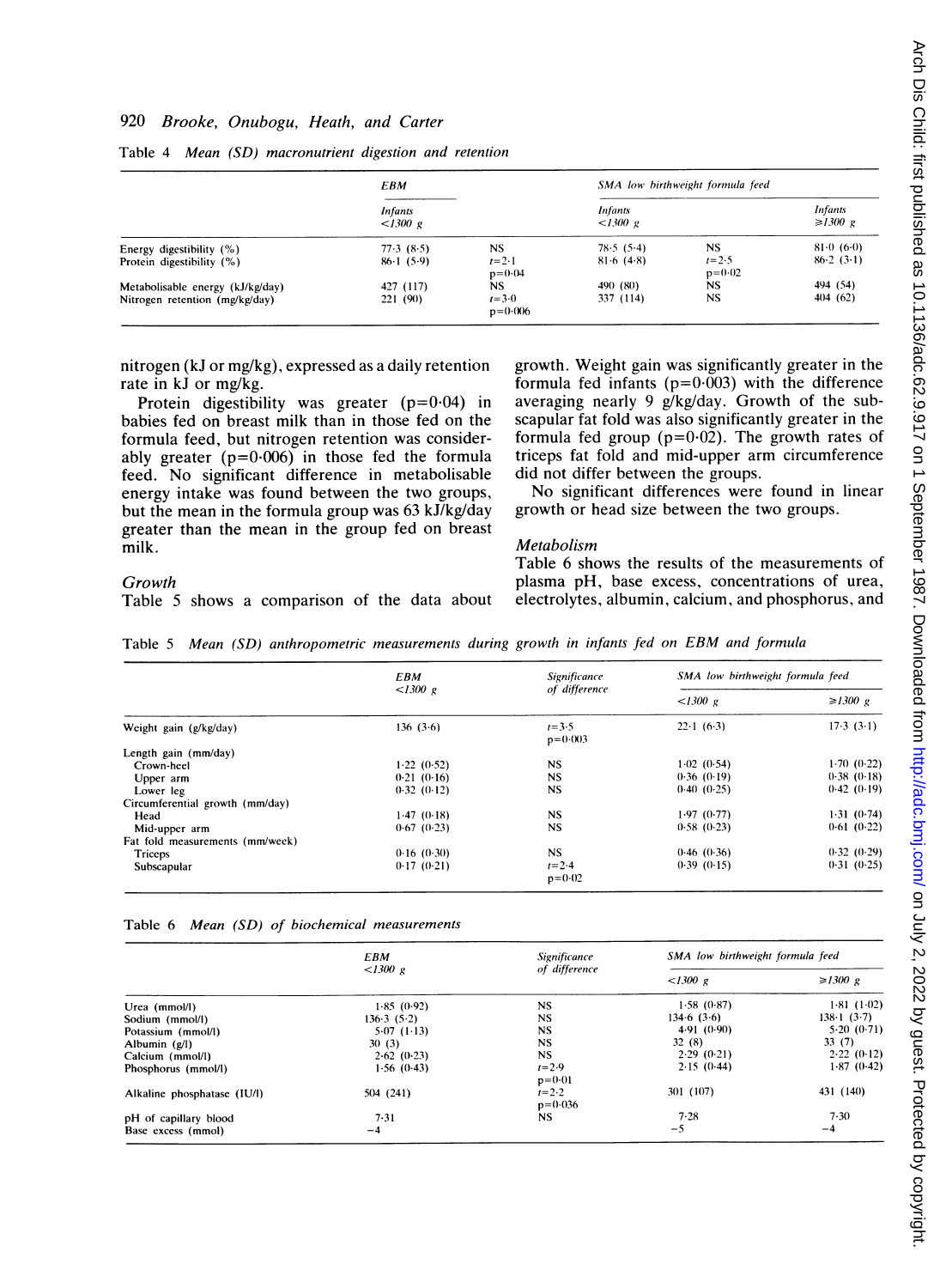alkaline phosphatase activity made after two weeks in the two groups. The only significantly different findings were a lower plasma phosphorus concentration in the breast fed group  $(p<0.01)$  and higher alkaline phosphatase activity ( $p=0.036$ ).

The figure shows the results of estimations of amino acid concentrations in plasma. In formula fed infants taurine and arginine concentrations were lower than those in the breast fed group  $(p<0.05)$ , but there were no other significant differences. Table 7 shows the highest measured concentrations of certain selected amino acids which may be potentially toxic. In the formula fed group the highest values were all from one infant (birth weight <sup>970</sup> g, age at sampling <sup>14</sup> days). In the EBM group the highest values were found in three different infants.



Figure Plasma aminogram in formula fed infants  $\square \square$  and those fed on breast milk  $\sum$ . Values are means (SD).

Table 7 Highest measured concentrations of selected amino acids in infants weighing <1300 <sup>g</sup> fed EBM and  $SMA$  low birthweight formula ( $\mu$ mol/l)

| Amino acids   | EBM | SMA low birthweight<br>formula feed |
|---------------|-----|-------------------------------------|
| Methionine    | 70  | 88                                  |
| Tyrosine      | 393 | 258                                 |
| Phenylalanine | 105 | 115                                 |
| Histidine     | 160 | 130                                 |
| Proline       | 313 | 328                                 |
| Valine        | 290 | 323                                 |
| Leucine       | 230 | 210                                 |
| Isoleucine    | 123 | 105                                 |

Infants  $\geq 1300$  g fed on SMA low birthweight formula. Tables 4-6 show details of food intake, digestibility, growth rates, and biochemical variables in the larger infants. These infants digested protein more easily  $(p=0.02)$ , but retention of nitrogen, and amount of energy metabolised were not significantly different from those in the other groups. The larger infants gained marginally less weight (17.3  $\nu$  22.1 g/kg/day), but there were no substantial differences in the biochemical variables with the exception of the amino acids; concentrations of hydroxyproline, glycine, and arginine were all significantly higher in the larger babies  $(p<0.05)$ . Although no significant difference was found for any other amino acid, the mean value for every amino acid except taurine was higher in the larger than the smaller infants. When all amino acids were considered together the mean value was significantly greater in the larger babies  $(p<0.01)$ .

# Discussion

Concern over the metabolic consequences of feeding a relatively high protein intake to preterm infants has not been borne out by the results of this study.<sup>2 13</sup> Even the smallest infants receiving premature formula feed achieved plasma concentrations of potentially toxic amino acids that were well within the limits of probable safety<sup>14</sup> and were no higher than those reached by those fed on breast milk.<sup>14</sup> The importance of differences in plasma amino acid concentrations between infants of such immaturity is not yet known. It would be of concern if the branched chain amino acids were particularly low in any feed given to an infant who should be growing, because this pattern is one of the features of kwashiorkor,<sup>13</sup> but this was not the case in any of the infants in our study. It would also be of concern if any infant showed abnormally high concentrations of those amino acids that may be toxic, but this was not the case either, and there were no significant differences in pH, base excess, or blood urea concentration to suggest that the formula fed infants were in metabolic difficulty compared with the breast fed infants.

The lack of important differences between the two groups in these respects may reflect the relatively high protein concentrations that are achieved in preterm breast milk,<sup>6 16-18</sup> although we cannot confirm this because we did not monitor the protein content of our EBM throughout the study. A formula consisting mainly of whey, however, with a protein concentration of about 2-0 g/100 ml would be unlikely to cause toxic effects due to inadequate protein metabolism in infants as small as 900 g, provided they were growing. This proviso is import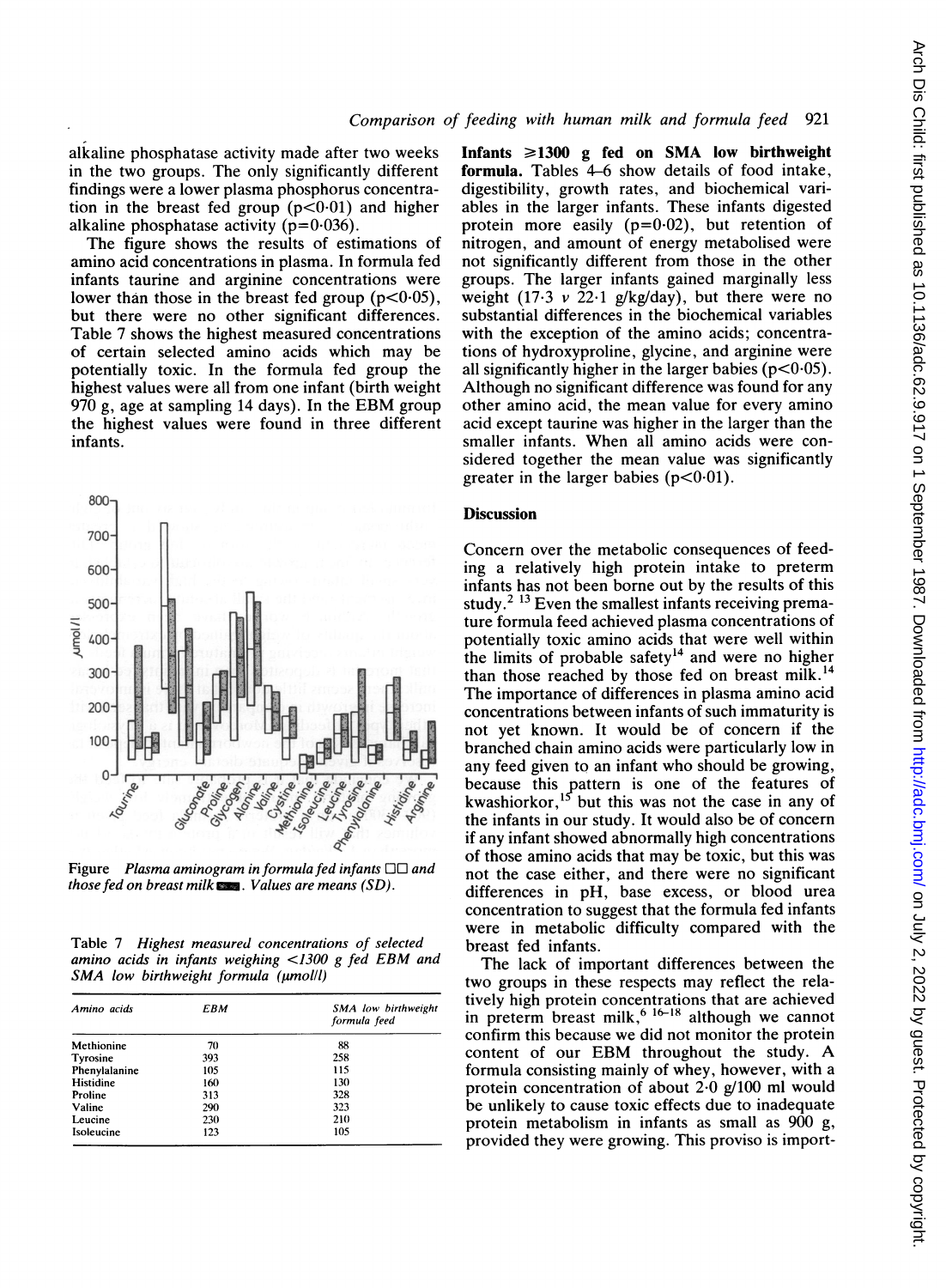ant because the ill or poorly growing infant who is unwell may be unable to use dietary proteins adequately, and there is no guarantee that under such conditions potentially dangerous metabolic effects will not occur. It is also unwise to increase the volume of enteral feed in the immature infant until tolerance is adequate and the infant is growing.

We did not expect the larger infants to have higher concentrations of amino acids than the smaller. Examination of the data showed a higher mean feed intake in the larger infants together with greater net nitrogen retention, and this probably accounted for the differences in the concentrations of amino acids.

Arginine and taurine concentrations were lower in formula fed infants. There is no clinical disadvantage in having low plasma concentrations of arginine, though arginine synthetase activity is reduced in the fetus and low plasma concentrations might indicate deficiency.'9 Arginine may protect the low birthweight infant from high dietary amino acid loads, perhaps through increased turnover in the urea cycle, so there is <sup>a</sup> theoretical reason for suggesting that the intake of arginine should be greater than that provided by present formulas.<sup>20</sup> Taurine is an important constituent of bile salts in infants fed on human milk, and when formulas based on cows' milk (which are low in taurine) are used the bile acids are predominantly conjugated by glycine. This has given rise to concern that function of bile salts might be impaired when feeds low in taurine are used, but supplementation of such feeds with taurine has no effect on fat absorption in preterm infants.<sup>21</sup> Taurine is an essential nutrient, and the prolonged use of diets lacking in taurine causes retinal damage in cats.<sup>22</sup> The amount of taurine required in the diet to prevent such abnormalities is certainly very small, and no lesions suggestive of taurine deficiency have ever been described to our knowledge in preterm or full term infants fed on formulas based on cows' milk. All the infants in our study who were fed on the formula had measurable concentrations of taurine in the plasma, so it seems unlikely that it is necessary to supplement such formulas with taurine. A larger series of analyses of amino acid concentrations in the plasma of infants of low birthweight fed on the same formula failed to show significant differences in arginine or taurine when compared with a group fed on breast milk, though there were significant differences in concentrations of other amino acids.<sup>23</sup>

The data on calcium and phosphorus concentrations lend support to the view that breast milk is an inadequate source of phosphorus and should be supplemented.<sup>7 24-26</sup> The higher phosphorus content of the preterm formula feed ensures a normal plasma phosphorus concentration in most infants and significantly lower alkaline phosphatase activity. Metabolic bone disease of prematurity is seen less commonly in infants fed on preterm formula feeds, and later linear growth is better.7 The immature and rapidly growing infant needs a lot of phosphorus; adequate calcium retention will not occur without it, and in severe phosphorus depletion all the cellular mechanisms that produce energy will be impaired. $27-29$ 

The results of the balances confirm that a well designed formula feed achieves adequate macronutrient digestibility: there was no significant difference between the formula feed and breast milk in energy absorption and only a small reduction in protein absorption. Nitrogen retention and mean metabolisable energy intake were higher in those babies fed on the formula, and this was reflected in their greater weight gain. We were unable to show significant increases in linear growth or head growth in the formula fed group in this study, but six out of eight anthropometric measurements showed a greater mean increment in the formula fed group. Differences in linear growth are difficult to establish in very small infants owing to the high variability in measurements and the small absolute increments in growth. Although worries have been expressed about the quality of weight gained by extremely low weight infants receiving premature formula feeds, in that more fat is deposited than in infants fed breast milk, there seems little doubt that there is an overall increase in growth in comparison with that seen with other types of feeding. Moreover, it is a physiological characteristic of the newborn infant to deposit fat reserves if given adequate dietary energy.

We conclude that it is probably safe to feed the growing preterm infant of extremely low weight (900-1300 g) on a preterm formula feed given in volumes that will result in a protein intake of not more than  $4$  g/kg/day. We do not know whether it is wise to begin using such formulas in the early days, but perhaps it is prudent to start enteral feeding with a feed of relatively low nutrient density. Undigested food residues may well be important in the pathogenesis of necrotising enterocolitis, and gastric emptying in preterm infants is considerably slower when they are fed on formulas high in protein than when they are fed on expressed breast milk. It seems sensible, therefore, to begin enteral feeding in the smallest infants with breast milk and to introduce a premature formula feed only when the infant has established reliable gastric emptying and has begun to gain weight.

#### References

<sup>&</sup>lt;sup>1</sup> Brooke OG, Gentner PR, Harzer G, Spitz L. Milk fat bolus